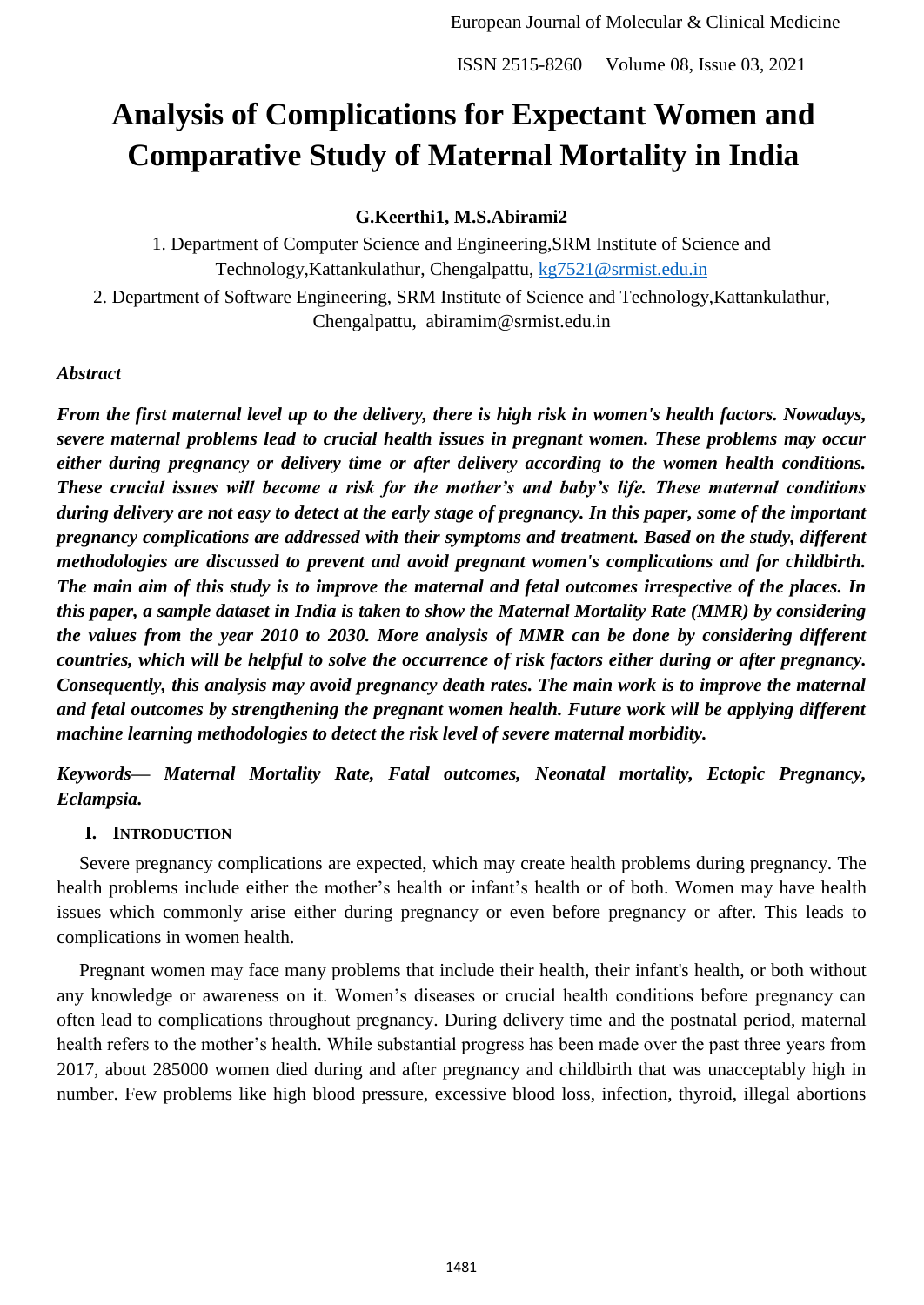and obstructed labor are the direct causes. The Secondary causes i.e which causes deaths during pregnancy, such as anemia, malaria and heart disease are the most mutual primary causes of maternal death. Most of the maternal deaths may be prevented with the help of doctors and trained health experts.

In a year more than half a million women die from causes of pregnancy. In developing countries 99% of them contribute to deaths between 15 and 49 years old. . In some developed countries, 12% women die due to pregnancy or delivery complications. This is the approximate lifetime risk of maternal mortality. It is challenging to get the information of epidemiological problems that decreases maternal delivery mortality at professional doctors in the hospital and even at numerous maternal deaths happening at home during childbirth. A woman can have other complications before pregnancy but they are aggravated during pregnancy time that should take as part of care for the woman. There are many complications that occur for almost all maternal fatalities are bleeding, severe nausea, baby's activity level declining, and contractions in early, water breaking in mother, any flu symptoms.

Pregnancy and childbirth are a result of several physiological and psycho-social adjustments [10] and during this phase, both moms and paths will face many new challenges. As a result, conception and postpartum are times of elevated psychiatric illness exposure. The most common psychological conditions during pregnancy and post-partum are depression and anxiety, and the symptoms can vary from mild to extreme. However, we do not yet understand why some women are more "at-risk" of experiencing signs of depression or anxiety, while others remain resilient even in the face of adversity.

Other risk factors refer to complications that appear throughout gestation, and the outcome are classified as follows. The first class consists of those with extreme exposure to teratogenic stimuli or accidental exposure. The second classification includes obstetric illnesses during the current pregnancy such as pre-eclampsia or eclampsia, gestational diabetes and gestational hemorrhaging pregnancy, and asthma or any other gestational hemorrhaging. The final group is clinical events linked to the third party, with a focus on infectious diseases during diagnosis current gestational medicals situations. The everyday use of resources is used to detect the high-risk factors for low-risk pregnancy outcomes.

The consequence of a pre-pregnancy care case is often a high risk pregnancy. Among other cases, a medical condition during pregnancy leads to a high chance of pregnancy for you or your child. Relevant factors that could lead to a pregnancy at high risk include:

- Increased maternal age: The risk of pregnancy is higher for mothers older than 35 years old.
- Lifestyle choices: It can put a pregnancy at risk by smoking cigarettes, consuming alcohol and using illegal drugs.

Maternal well-being problems are those which cannot be easily reduce are High blood pressure, obesity, diabetes, epilepsy, thyroid disease, cardiac or blood defects, poorly manages asthma and infections can increase the complications of pregnancy. Complications from pregnancy: During breastfeeding, different complications that occur can pose risks. Examples include an abnormal position of the placenta, foetal development smaller than the percentile of the 10th gestational age (restriction of foetal growth) and rhesus sensitization (Rh), a potentially dangerous condition that can develop when your blood group is Rh negative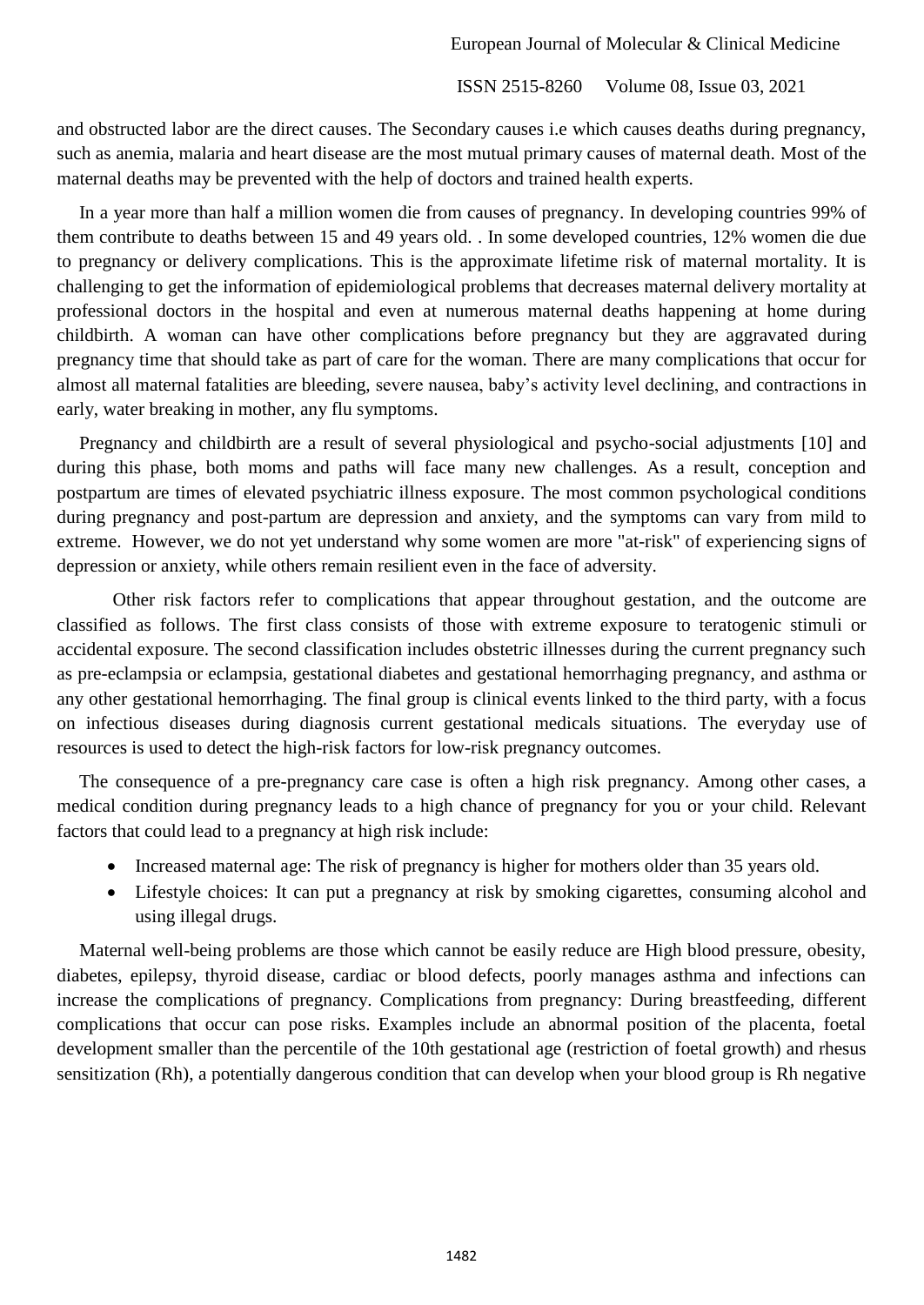and your baby's blood group is Rh positive. Several births: Pregnancy threats are greater for women bearing twins or higher order multiples.

### **II. RELATED WORK**

Mario W.L et al. [1], have done research on predicting postpartum depression using a methodology called Emotion-aware smart systems. The significant advance is in the monitoring of complex emotionconscious computing disorder such as postpartum depression [7]. Which provides care specialists with excellent guidance on critical factors that will support the decision-making process to control the mental state of the pregnant woman before and after birth. To improve the correctness of more complex indicators, related to resolving, the study has made on other ensemble classifiers. The study for other associated diseases like psychological illnesses is also suggested for the gestation period.

Eugenia Arrieta et al. [2], have made early prediction on severe maternal mobility problems. The main advantage of this work is to expect the risk levels for severe maternal morbidity. So it is possible to detect early prediction and detection for the women by giving a proper treatment by medical work in decisionmaking system,that gives timely intrusion of women. This will help to decrease the risk levels of both mother and baby during the maternal phase and also help in reducing public and economic repercussions. This work uses logistic regression for Severe Maternal Morbidity (SMM) detection. This work provides timely and acceptable care to each patient risks levels.

Mario W.L Moreia, Joel J.P.C et al. [4], suggested an approach for personalized pregnancy care. Early diagnosis of chronic disorders such as hypertensive disorder is discussed in this role. It raises a huge threat to women's health care. The lack of evidence was due to the disparity between the outcomes of success and loss of delivery for both mothers and newborn babies. In this paper they have used machine learning technique for assessing the real data referring to hypertensive disorder in pregnancy. They concluded that average one dependence estimator algorithm gives better result and can help in decision making process.

Ahmed et al. [8], developed a multifunctional platform for better health care. To professionally stratify subjects to recognize complex situations and improve decision-making, the creation of multifunctional platforms for clinical data abstraction, combination, management and analysis will help clinicians. Significant changes in attaining the goals of delivering lower-cost [6], real-time, more modified and population-based medicine [25] have been done in this work. They addressed the critical issues like misdiagnoses, overtreatment, repetitive, under-utilized data, one size fits approach, cost significant and spending. Healthcare quality and transformation by intelligently examining the vast number and amount of organized clinical data are available.

Michael P Carson, Edward H Springel et al. 1[16], have researched hypertension, which is one of the common medical problems encountered during pregnancy. In this work, hypertensive disorder during pregnancy is classified into 4 categories: Chronic hypertension [3], Preeclampsia, eclampsia and Gestational Hypertension. They explained different complications that effect different organ systems in gestational hypertension like considering life threatening complications in preeclampsia, acute fatty liver of pregnancy, thrombotic purpura and hemolytic- uremic syndrome.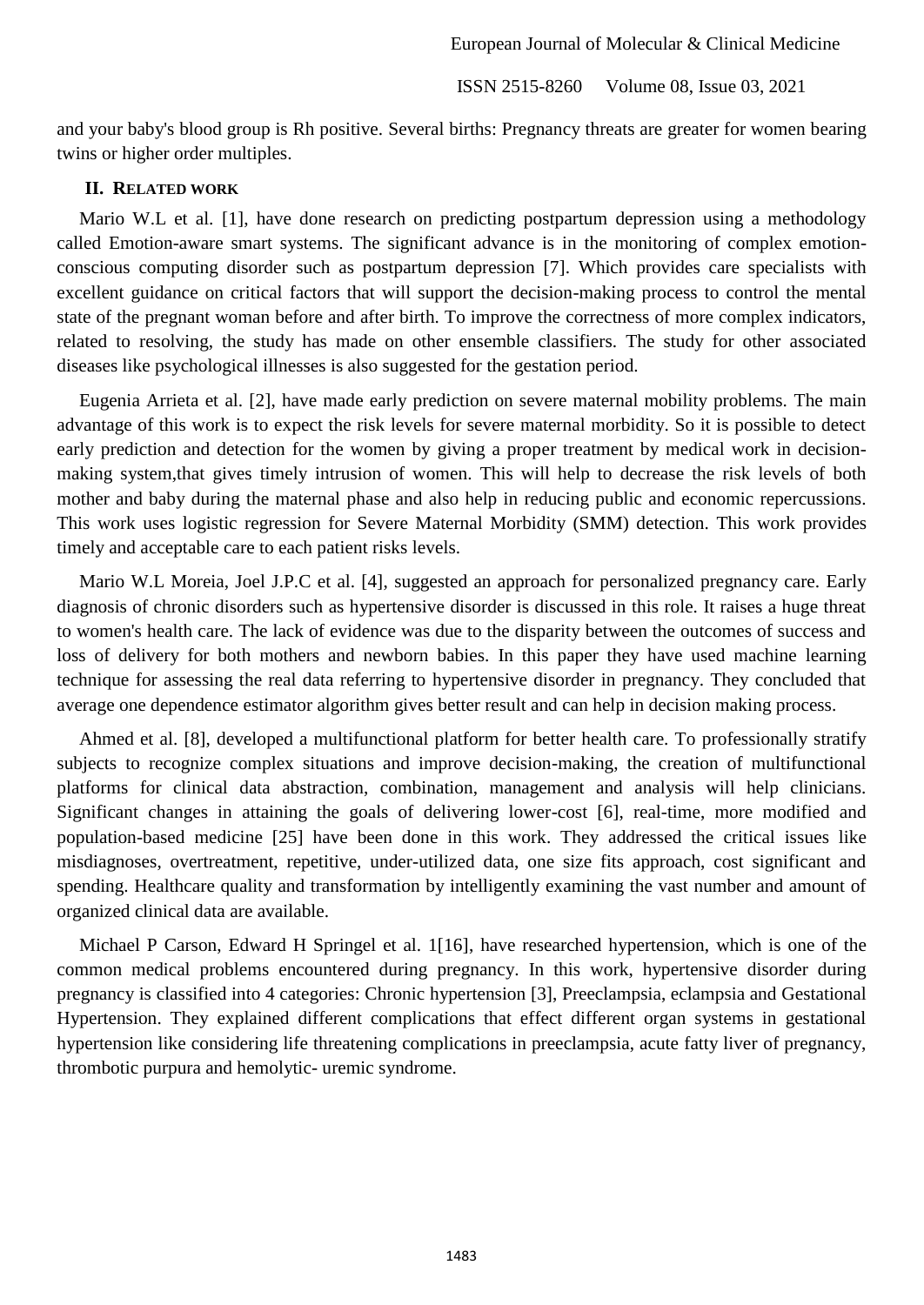Chris Tremonti, Jennifer Beddoe, Mark A.Brown [17], introduced a home blood pressure [17] checking device for expectant women. The exact role of using this home blood pressure is to save the maternal outcomes. With additional to this, a validated home blood pressure device is given for any person to effectively use other non-validated strategies. The data has recommended the clinics to perform their own analysis for patients with home blood pressure machine prior to home use is a simple protocol, even if machines are for validate the general usage.

Ebony B.Carter, Shayna N Conner et al. [18], made work on fetal development on pregnancy outcomes in women with severe problems in preeclampsia. Preeclampsia is focused on early gestational age. In this work, women who have preeclampsia and early gestational age should be managed as severe preeclampsia rather than remoter gestational age[26]. The objective is to estimate the pregnancy outcome with severe preeclampsia in women from small gestational age that differ from each other. So in this paper they shown the similarity with the women with sPE without SGA fetus.

Anish Keepanasseril, Brajesh Kumar Yadav, Dilip Kumar Maurya. [19], have done a case-control study for expectant women in South India. They focused on antenatal risk factors in women. They identified the women with preeclampsia who have persistence of hypertension should be monitored early. In this work women are evaluated with the effect of antihypertensive on postpartum should stay in hospital [6]. They have concluded that the women with preeclampsia uses prophylactic magnesium, sulphate and heavy antenatal systolic blood pressure, this is more likely to have antihypertensive during postpartum period.

Edward Antwi, Mary Amoakoh-Coleman, et al. [23], presented a systematic review on gestational hypertension and preeclampsia. With the knowledge and expectations from advanced countries, estimate models for gestational hypertension and preeclampsia have been developed. The purpose of this analysis was to classify and evaluate the methodological consistency of gestational hypertension and preeclampsia prediction models concerning their use in common source settings.

Esinilla et al. [29], presented an approach on wearable devices with Preeclampsia. Preeclampsia is a condition with high blood pressure during pregnancy. The emphasis of this work is on the use of the process of decision analysis for the early diagnosis of preeclampsia in women at risk. A real dataset including health center data[4] for pregnant women with a high risk analysis of preeclampsia. In addition, this research paper presents not only the suggested procedure, but also a prototype wearable application that follows the rules for the diagnosis of preeclampsia in women at risk. The established wearable application can be applied easily to other conditions, such as diabetes or hypertension.

Kira Nahum Sacks et al. [30], made a study comparing with the incidence in hospitals due to neuropsychiatric disease. In this work, perinatal deaths, multiple gestational and child congenital malformations were included. With this, multivariate logical regression is used to control the confounders and maternal clusters. They have concluded that it is independent risk to exposure maternal gestational diabetes for longer time period neuropsychiatric morbidity in young once.

# **III. COMPLICATIONS FOR EXPECTANT WOMEN**

Most of the women die as a result of complications throughout and after pregnancy and childbirth. During pregnancy, these situations arise, and most are preventable or treatable. Other problems can occur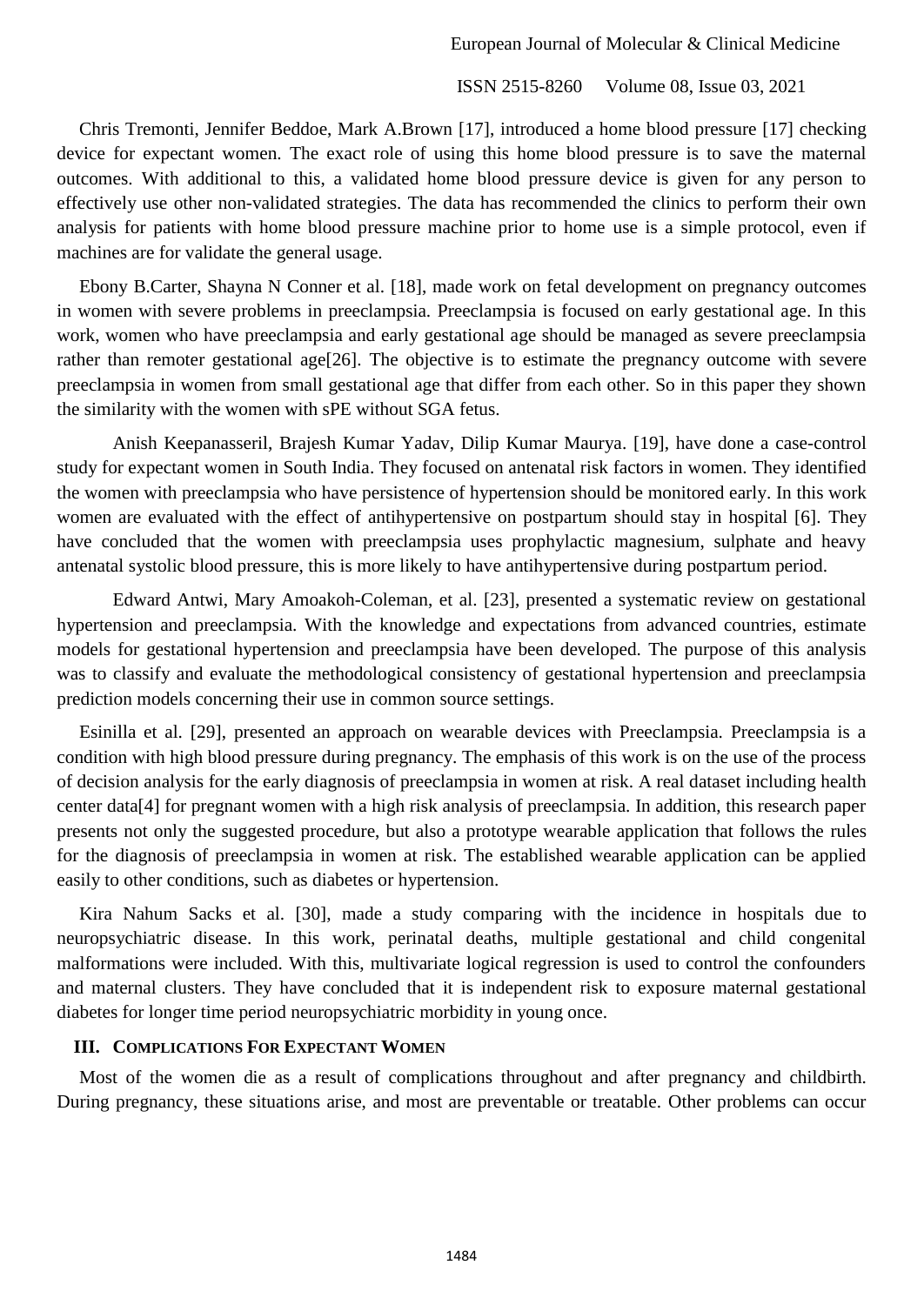before pregnancy but are exacerbated during pregnancy if they are not appropriately treated. Some of the problems are:

- Serious bleeding
- Infections
- High blood pressure during gestation
- Complications of pregnancy
- Unhealthy abortion

Infections such as malaria and other related chronic conditions such as heart disorders or diabetes are induced with the rest of the problems on a patient. The following is the table where we can see few complications expected by the women during pregnancy and we can also see their symptoms and how they can treat the mother and child if they are effected with such complication. These are few symptom where we can observe based on different criteria like person history and their daily life style. This table has been analyzed by different factors of data set form past 5 to 6 years calculating the complications faced by the women during pregnancy in different hospitals.

| <b>Complications</b> | <b>Symptoms</b>          | <b>Treatment</b>                                    |  |  |
|----------------------|--------------------------|-----------------------------------------------------|--|--|
| Anaemia              | of<br><b>Shortness</b>   | Treating the root source of anaemia helps to return |  |  |
|                      | Looks<br>breath,         | the number of red blood cells that are healthy. By  |  |  |
|                      | pale, Feels faint,       | taking iron and folic acid additions, women with    |  |  |
|                      | Feels tired or           | pregnancy-induced anaemia can be treated. To        |  |  |
|                      | weak                     | ensure that anaemia does not happen again, the      |  |  |
|                      |                          | doctor will monitor the iron levels during the      |  |  |
|                      |                          | pregnancy.                                          |  |  |
|                      |                          |                                                     |  |  |
| Ectopic              | ache,<br><b>Shoulder</b> | During an ectopic birth, the embryo can not         |  |  |
| Pregnancy            | Vaginal<br>blood         | mature. The abstraction of ectopic tissue in order  |  |  |
|                      | Feeling<br>loss,         | to prevent organ injury. Drugs or surgery can be    |  |  |
|                      | dizzy or faint,          | used to treat this issue.                           |  |  |
|                      | Abdominal pain           |                                                     |  |  |
|                      |                          |                                                     |  |  |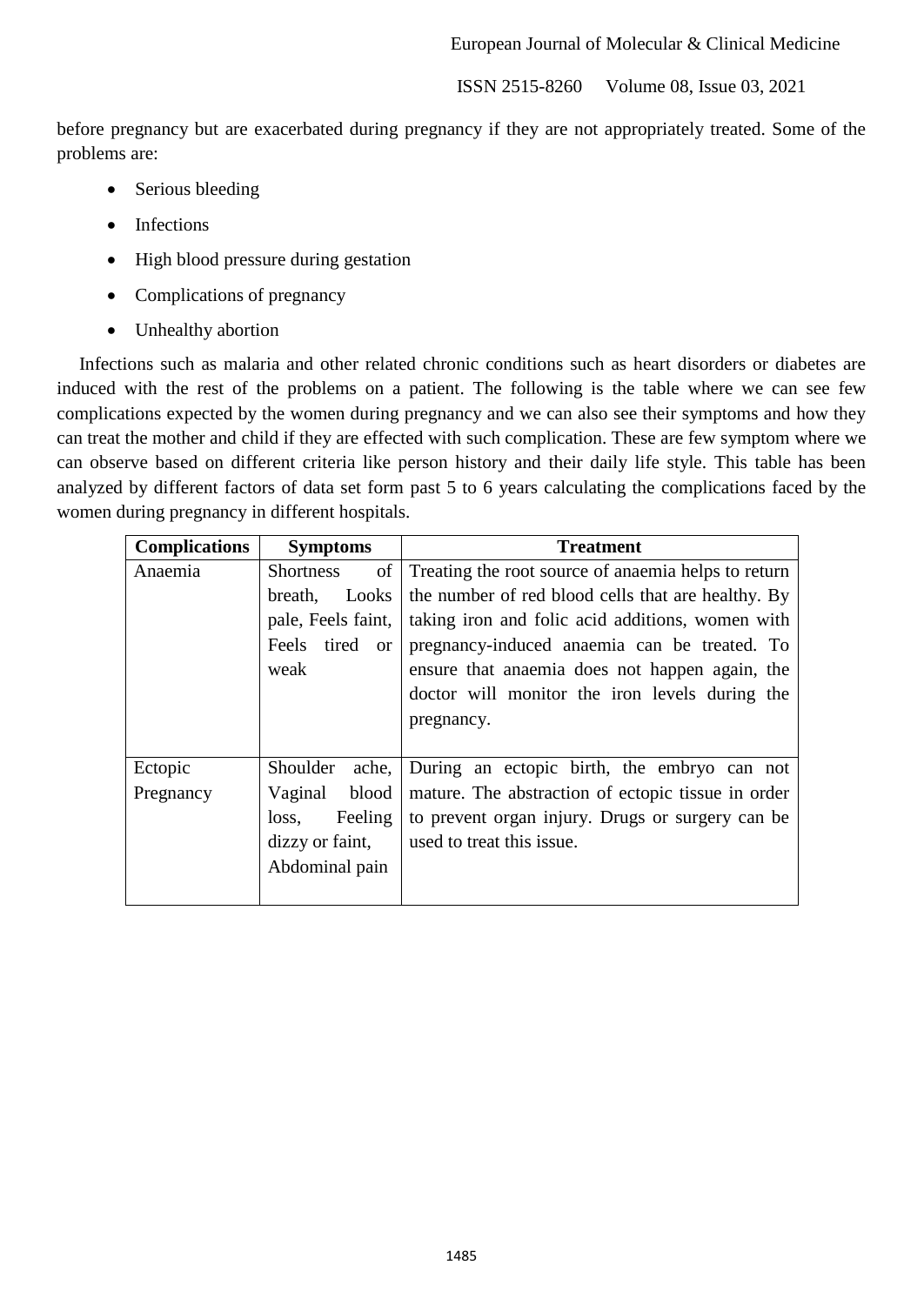| Gestational<br>diabetes   | thirst,<br>Extreme<br>Hunger,<br>Fatigue                                                                                                               | Pregnant women with diabetes can regulate blood<br>sugar levels by following a doctor's balanced meal<br>plan. To retain blood sugar levels under control,<br>some women may also need insulin. It is necessary<br>to do so because poorly measured diabetes raises<br>the risk of:<br>• Preeclampsia<br>• Newborn baby with low blood sugar levels,<br>breathing and jaundice issues.<br>· Early delivery<br>· Caesarean birth |
|---------------------------|--------------------------------------------------------------------------------------------------------------------------------------------------------|---------------------------------------------------------------------------------------------------------------------------------------------------------------------------------------------------------------------------------------------------------------------------------------------------------------------------------------------------------------------------------------------------------------------------------|
| blood<br>High<br>pressure | blood<br>High<br>pressure without<br>symbols<br>other<br>and symptoms                                                                                  | The health of the mother and child should be<br>carefully monitored to ensure that preeclampsia is<br>not caused by high blood pressure.                                                                                                                                                                                                                                                                                        |
| Miscarriage               | Vaginal<br>spotting<br><b>or</b><br>bleeding,<br>Abdominal pain                                                                                        | Miscarriage<br>cannot be<br>precluded<br>in<br>most<br>situations. Often, in order to extract pregnancy<br>tissue from the uterus, a woman must undergo<br>surgery. For emotional healing, therapy may be<br>helpful.                                                                                                                                                                                                           |
| Preterm labour            | Pelvic<br>stress<br>[10]<br>and<br>cramping. Back<br>pain burning to<br>the abdomen                                                                    | Medicines may avoid the progression of labour.<br>Sometimes, bed rest is recommended. A woman<br>gives birth early. It is called "preterm birth" to<br>give birth before 40 weeks. Preterm genetic is a<br>significant risk factor for preterm births.                                                                                                                                                                          |
| Preeclampsia              | High<br>blood<br>pressure,<br>Swelling of the<br>body like hands<br>and<br>face,<br>Dizziness,<br>Headaches,<br>Stomach pain,<br><b>Blurred</b> vision | If it is too early to give birth, the doctor will<br>closely observe the mother and child's health<br>condition. In order to reduce the blood pressure,<br>medication and bed rest either at home or in the<br>hospital are required. Medicines could also be<br>used to prevent seizures occurrence for the mother                                                                                                             |

| TABLE L | <b>COMPLICATIONS OF EXPECTED WOMEN</b> |  |
|---------|----------------------------------------|--|
|         |                                        |  |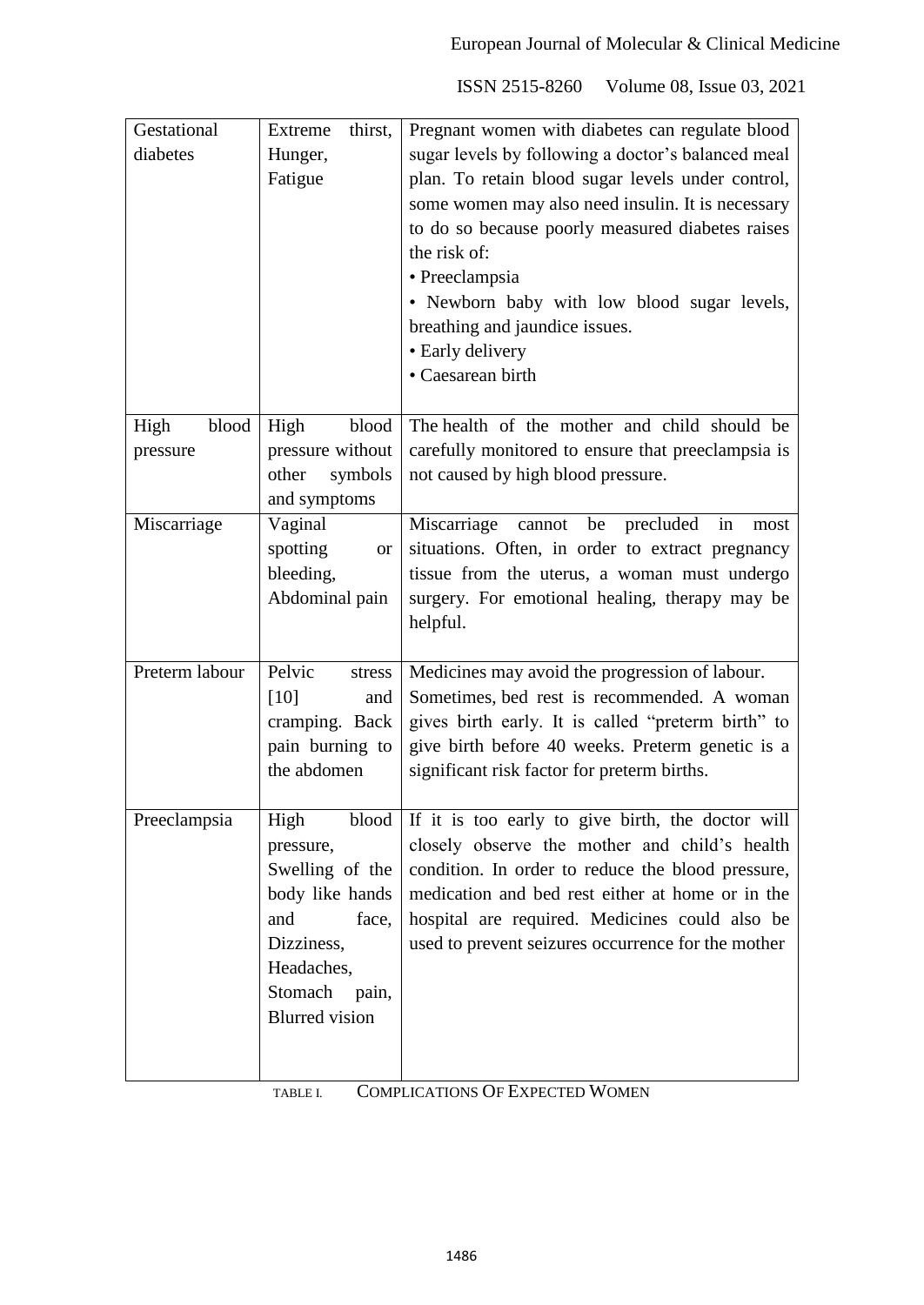

Fig 1. Comparitive analysis of different problems faced by pregnant women in different hospital

#### **IV. FINDING AND DISCUSSION**

More than half a million women die every year due to pregnancy associated causes, 99% of them are in developed countries, which is an important origin of death among women aged between 15 to 49. In some developed countries, 1 in 15 women dies due to complications either during pregnancy or childbirth. This is the approximate lifetime risk of maternal mortality. It is difficult to get the information who is having delivery at home with the professional presence that decreases the maternal mortality rate with numerous maternal deaths occurring at home during childbirth. The overall correlation with professional presence with maternal mortality is combined with techniques that are used with trained birth attendance to minimize both the incidence.

From figure 1, we can decline Maternal Mortality Rate(MMR) of India from 2010 to 2030. According to Sample Registration System (SRS) reports released by the Registrar General of India for the period 2010- 13, the maternal mortality ratio in the country came to 167 from 178 per 1,00,000 live births. Under the Millennium Development Goal (MDG), the aim is to reduce MMR by three quarters between 2000 and 2015.So between 2014to 2015, it has been reduced to 140. Again, this mean value was reduced to 130 by 2017. So according to the Office of Registrar, the ratio has declined from 130 to 122 by 2019. India's present MMR is below 100 for 2020 and is targeting to below 70 by 2030. This is how we can calculate the ratio by using the following formula:

 Number of Maternal Deaths Maternal Mortality Rate (MMR) = -------------------------------- … (1) Lakhs Live Births

 The success ratio is been calculated by number of maternal births success for both mother and child. Unsuccessful is been calculated by maternal deaths for every year. By this w can calculate the maternal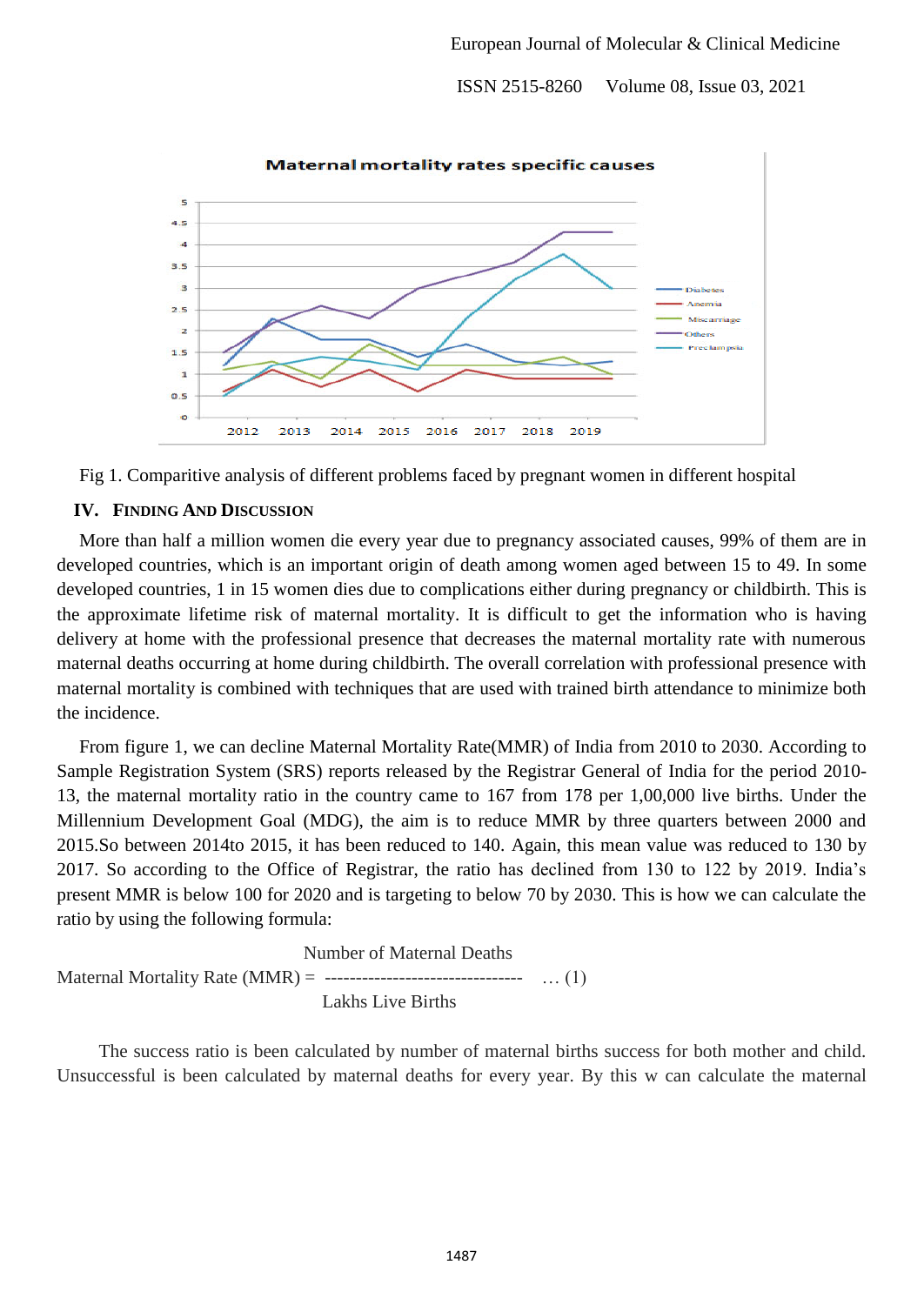mortality rate by considering the maternal deaths and live births. By this we can use any one of the technique to identify the problem an solve the risk prediction in women at early stage.



Fig.2. Comparative analysis of Maternal Mortality in India

# **4.1 Maternal Mortality**

Pregnancy and childbirth complications are a significant cause of death and disability in developing countries for the women of reproductive age between 15 to 49 years. About 70% of maternal deaths globally arise from one of five causes: bleeding, sepsis, early abortion, eclampsia, and obstructed labor. About 20% of maternal deaths are triggered by pre-existing conditions that are exacerbated by pregnancy. Some of the crucial diseases are Viral hepatitis and HIV/AIDS.

## **4.2 Neonatal Mortality**

Infectious illnesses, birth asphyxia, birth faults and the sequelae of preterm delivery and intrauterine development limits are the principal direct causes of neonatal death. During the early neonatal phase, the key causes of death during the first week are asphyxia, pneumonia, and preterm birth complications. Infections cause the deaths due to birth faults during late neonatal that are 10-28 days. During the neonatal period, more than 15 percent of children born in developed countries obtain an infection that results in 40 to 50 percent of all neonatal deaths of expectant women.

# **4.3 Fetal Mortality**

 In the early stages of development, the fetus is especially susceptible to adverse influences. It is possible to successfully alter specific dietary, infectious, and other environmental variables, but several factors cannot be solved easily. Intrapartum and antepartum fetal deaths include late fetal deaths. Intrapartum casualties predominate in conditions where fetal mortality is greatest. Typically, they accompany labour and childbirth complications and are more simply avoided than antepartum fetal deaths, which arise before labour begins. Risks such as maternal diseases, obstetric problems, and innovative maternal age are associated with antepartum fetal deaths.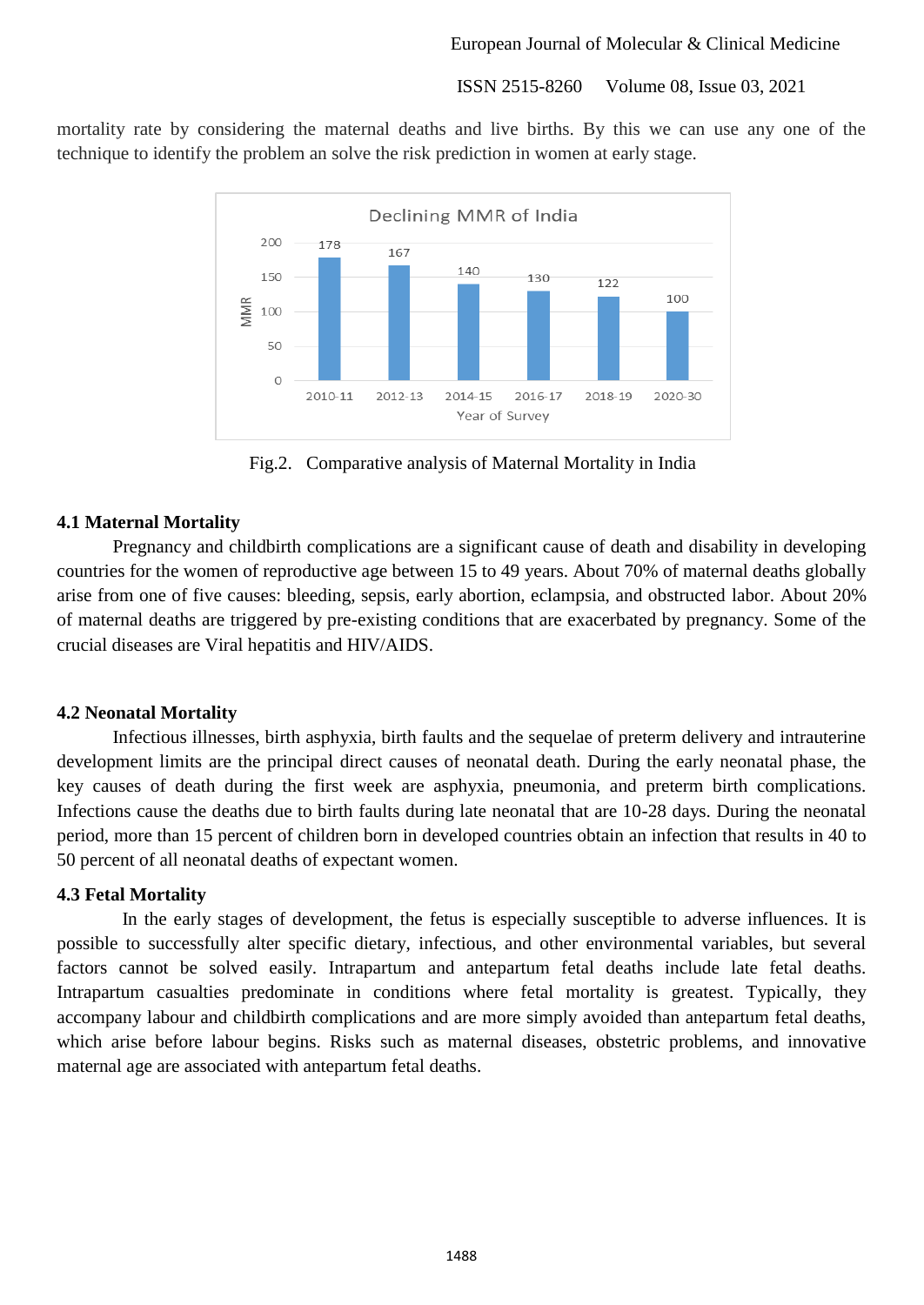# **V. CONCLUSION**

The analysis details about the problems during pregnancy, delivery, and after childbirth. Early detection of diseases in pregnant women will give an important and better result by monitoring the diseases. The main advantage in this work is to identify different type of problems faced by women during and after pregnancy. We can analyze the different problems that the expectant women in this study face. In this, we have taken an example of the maternal mortality rate of India, by considering the number of maternal deaths to the lakhs that live birth from 2010 to 2030. In this survey, we can predict the MMR ratio in India, which is decreasing. Our future work is focused on the analysis of different methodologies or models applied for risk prediction in women during and after pregnancy. In future work, we can develop a model to improve maternal and fetal outcomes by early diagnosis and treating the women with priority.

# **References**

- [1] Mario W.L Moreiraa, et al.., "Postpartum Depression through Pregnancy Data Analysis for Emotionaware Smart System", Information Fusion(2019), Elsevier, Vol: 47, pg: 23-31.
- [2] Eugenia Arrieta Rodriguez, et al.., "Early Prediction of Severe Maternal Morbidity" Spring International Publishing (2016): 10.1007.
- [3] A.Battarbee, R.Sinkey, L.Harper et al.., "Chronic hypertension in pregnancy" American Journal of Obstetrics & Gynaecology (2020), Vol: 222 pg: 523-541.
- [4] M.Moreia, J.Rodrigues, K.Saleem et al.., "Computing Learning Approaches for Personalized Pregnancy Care" IEEE Network (2020): 0890-8044.
- [5] ObstetGynecol et al.., "Chronic hypertension in pregnancy" ACOG Practice Bulletin No. 203 (2019): 133 e26-50.
- [6] L.Agha et al.., "The Effects of Health Information Technology on Costs and Quality of Medical Care" PubMed (2016) Vol: 34 pg:19-30.
- [7] S.Brummelte, L.A. Galea "Postpartum depression: etiology, treatment and consequences for maternal care"Horm.Behav (2018), pg:153-166
- [8] M.Chen et al.., "Wearable 2.0 Enabling Human-Cloud Integration in Next Generation Healthcare Systems," IEEE Commun. Mag.(2017), vol. 55, no. 1, pp. 54–61.
- [9] G.Sisti et al.., "Prehypertension is associated with multiple poor maternal and fetal outcomes" Elsevier Inc. (2019) : 10.1016
- [10] V.Glover "Maternal depression, anxiety and stress during pregnancy and child outcomes" Best Pract. Res. ClinObstetrGynaecol (2018), pg: 24-35.
- [11] A.Biaggi, S.Conroy, S.Pawlby, C.M.Pariante "Identifying the women at risk of antenatal anxiety and depression: a systematic review" J.AffectDisord (2018), pg:62-77
- [12] Ahmed,Z., Kim, J. and Liang, B.T " Framework towards management Analysis and Visualization of clinical big data" MAV-Clic(2019), pg:23-28
- [13] Makary, M.A and Daniel, M. "Medical error the third leading cause of death in the US" (2018) BMJ.., 353, i2139.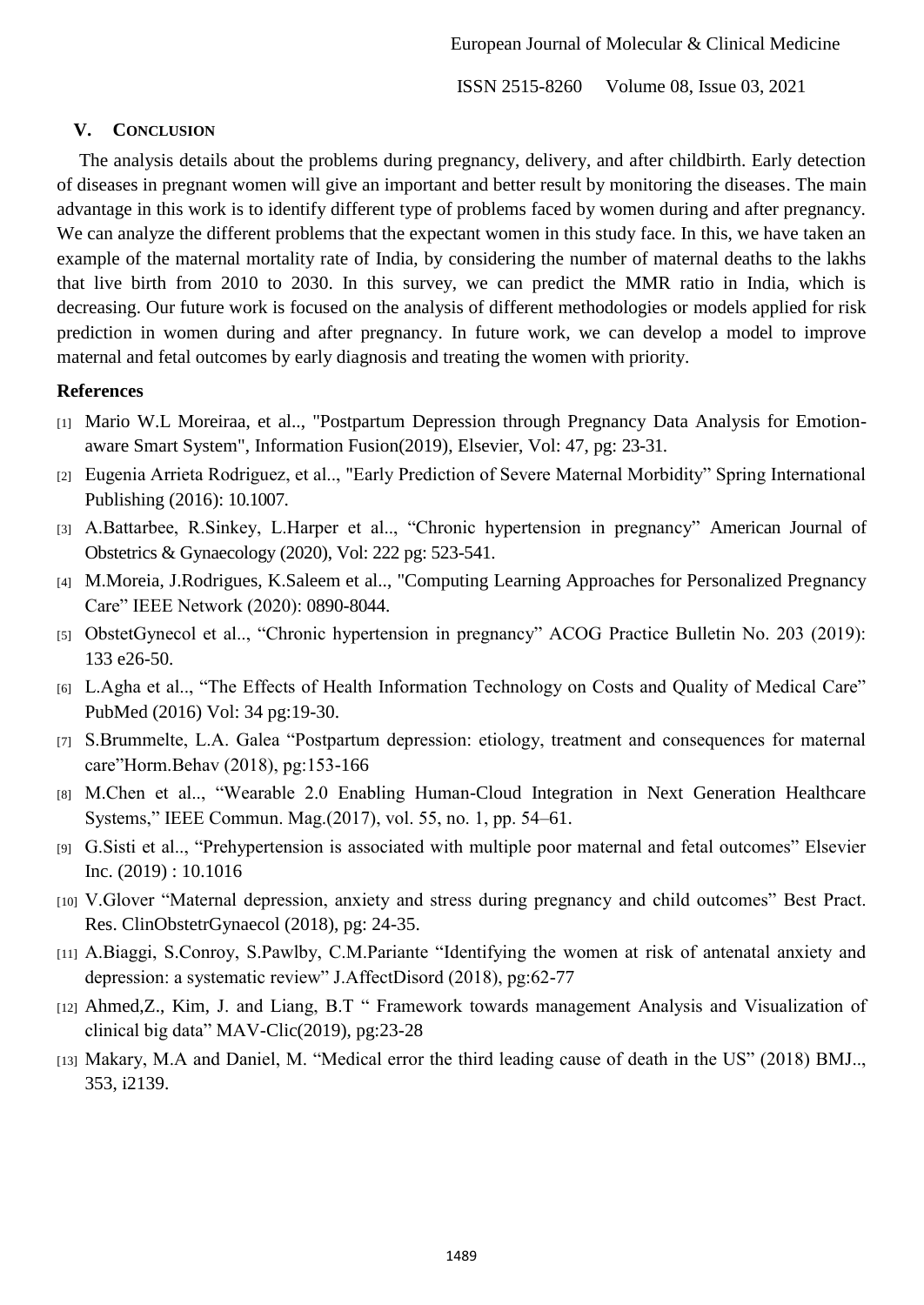- [14] Ritchie, M.D.., De Andrade, M. &Kuivaniemi "The foundation of precision medicine: integration of electronic health records with genomics through basic, clinical and translational research" (2016),pg: 104
- [15] Sboner, A and Elemento, O "A primer on precision medicine informatics" (2018) Brief Bioinform, pg: 145-153.
- [16] Michael P Carson, Edward H Springel "Hypertension and Pregnancy" (2018) American College of Phy, pg:140.
- [17] Chris Tremonti, JennifierBeddoe, Mark A. Brown " Reliability of home blood pressure monitoring devices in pregnanacy" Science direct(2017) Elsevier, Vol:8, pg :9-14.
- [18] Ebony B.Carter, Shayna N.Conner, et al.., "Impact of fetal growth on pregnancy outcomes in women with severe preeclampsia"Science direct (2018) Elsevier Vol: 8, pg: 21-25.
- [19] Anish Keepanasserial, Brajesh Kumar Yadav, Dilip Kumar Maurya "Antenatal risk factors associated with need of postpartum antihypertensives in women with preeclampsia in South India" ,An International of women's Cardiovascular Health(2018) pg:10.1016.
- [20] Rolnik DL, Wright D, Poon LCY et al.., "Performance of screening for preterm preeclampsia" Obstetrics and Gynaecology(2018): 50:492-5.
- [21] Muto H, Yamamoto R, Ishii K, Kakubari R et al.., "Risk assessment of hypertensive disorders in pregnancy with maternal characteristics in early gestation", Science direct(2017), 55:341-5.
- [22] Allen R, Aquilina J. "Prospective observational study to determine the accuracy of first-trimester serum biomarkers and uterine artery Dopplers in combination with maternal charactertics" Matern fetal neonatal med (2016); 31(21):2789-806.
- [23] Antwi E, Groenwold RHH, Browne JL, Franx A, et al.., "Development and validation of a prediction model for gestational hypertension" (2017) BMJ Open;7(1):7.
- [24] Wright D, Tan MY, O'Gorman N, Poon LC, et al.., "Predictive performance of the competing risk model in screening for preeclampsia" (2019)BMJ Open:199.e1-199e13.
- [25] Sepulveda-Martinez A, rncoret G et al.., "First trimester screening for preterm and term pre-eclampsia by maternal characteristics and biophysical markers in a low-risk population" fetal medicine (2019): 104-12
- [26] Zhang J, Han L, Li W, Chen Q, et al.., "Early prediction of preeclampsia and small-for –gestational-age via multi-marker model in Chinese pregnancies : a prospective screening study",bmc pregnancy childbirth(2019): DOI: 10.1186.19(1);
- [27] Boutin A, Gasse C, Demers S, et al.., "Maternal Characteristics for the Prediction of Preeclampsia in Nulliparous Women", bmc pregnancy child birth (2018):40(5):572-8. Lobo GAR, Nowak PM, Panigassi AP, et al.., "Validation of fetal Medicine Foundation algorithm for prediction of pre-eclampsia in the first trimester in an unselected Brazilian population" tandfonline (2019);vol:32(2):286-92.
- [28] M.Espinilla, J.Medina , A. Garcia-Fernandez et al..., "Fuzzy Intelligent System for Patients with Preeclampsia in Wearable Devices" Hindawi (2017): Vol: 2017, 10.1155.